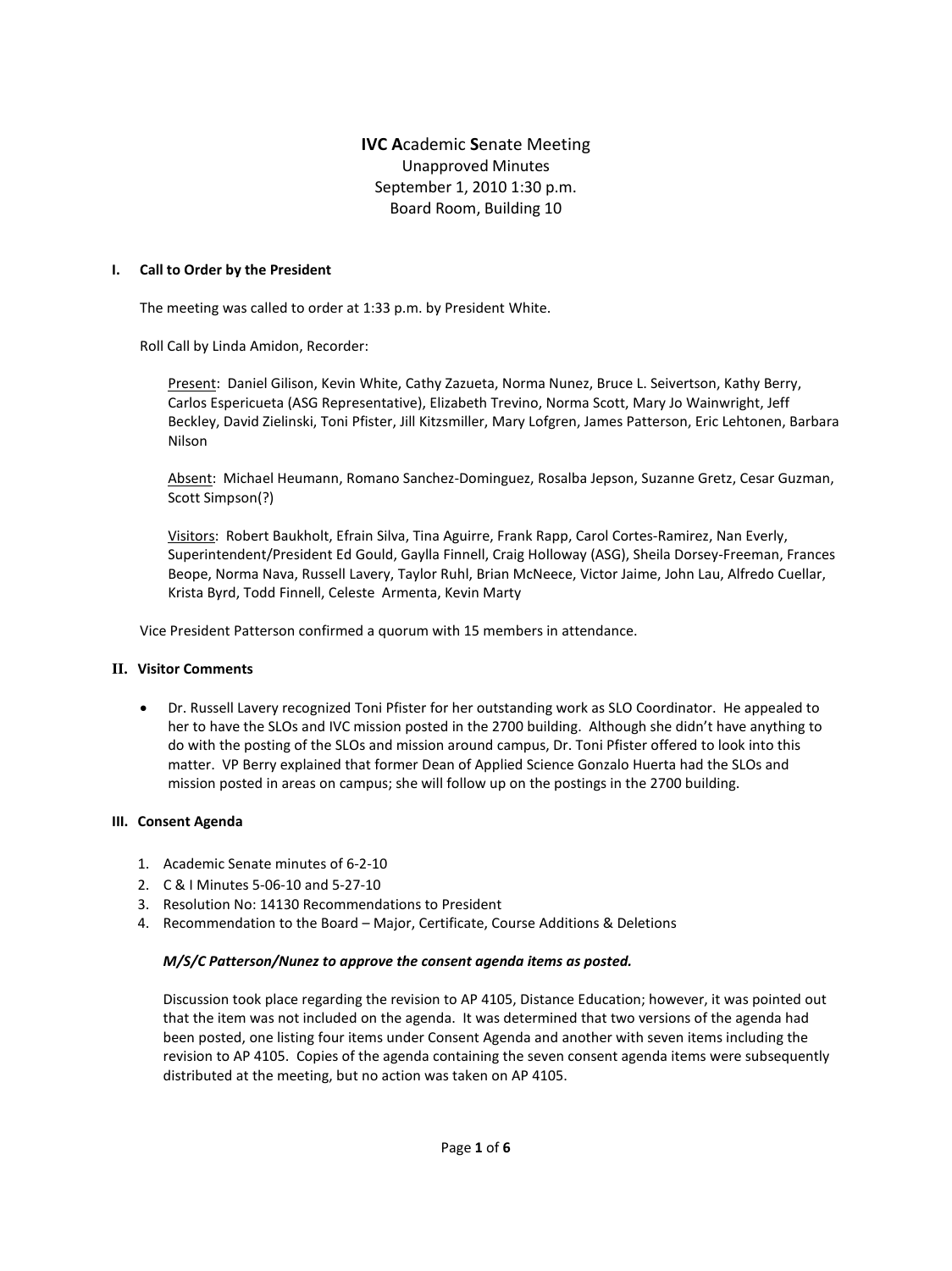### **IV. Reports**

- 1. President White:
	- Welcomed everyone in attendance, especially the new Senators. He stated that serving on the Academic Senate involves a steep learning curve, but he provided assurance that he and the Senate would be more effective this year and would continue to work hard on academic and professional matters.
	- Thanked VP Berry for providing secretarial support for Senate meetings. He noted that the Academic Senate Secretary could take a more active role in Senate matters including meetings if the Secretary did not have to take minutes. Kathy Berry explained that secretarial support would be provided on a temporary basis. President White stated that the District is standardizing committee minutes across the campus as a result of accreditation.
	- Reported that he, VP Berry, Carol Lee, and Dean Efrain Silva attended the Curriculum Institute in July. The Senate will address issues raised at the Institute at its next meeting.
	- Reported that he attended the California Community Colleges, Chancellor Jack Scott's Circle Luncheon with President Gould on August  $26<sup>th</sup>$  at Cuyamaca College. The Chancellor updated attendees on state-wide issues.
	- Discussed with members of the State Academic Senate Executive Committee the idea of visiting IVC to address the Senate and faculty issues.
	- Announced that seven Senate meetings are scheduled for the Fall semester and eight in the Spring semester.
	- Stated that all new Senators, based on the reorganization would be identified if not confirmed at the next Senate meeting.
	- Announced that IVC has been honored with Past President Bruce Seivertson appointment to the State Faculty Development Committee by the State Academic Senate.
	- Announced that this academic year he would provide trainings on the role, responsibilities, and leadership duties of the Academic Senate during some Senate meetings.
- 2. Past President Dr. Bruce Seivertson:
	- Recognized Dr. Dennis Carnes for pursuing the reorganization of the Curriculum and Instruction Committee.
	- Announced that a Dennis Carnes Scholarship would be established; he, Carol Cortes-Ramirez, and Nan Everly are spearheading this endeavor. A celebration of life for Dennis Carnes is scheduled for next month. Dr. Seivertson proposed that attendees play bingo in Dr. Carnes' honor, with the pot split one-half to the scholarship and one-half to the winner. Dr. Seivertson will be contributing \$100 towards the scholarship. An additional \$800(?) in pledges were made by meeting attendees, including Superintendent/President Gould, Nan Everly, Kevin Marty,

\_\_\_\_\_\_\_\_\_\_\_\_, \_\_\_\_\_\_\_\_\_\_\_\_\_, \_\_\_\_\_\_\_\_\_\_\_\_. Carol Cortes-Ramirez and Nan Everly are the contacts for questions related to the scholarship

- 3. Treasurer Norma Nunez:
	- Reported a current balance of \$8,797.00, with no 2010-2011 expenditures to date.
	- Reported that \$2,800 was raised during the spring fundraiser.
	- Senator Mary Lofgren reported that scholarships totaling \$2,500.00 were awarded (four at \$500 and two at \$250). She will send an email with the names of the scholarship recipients. The scholarship committee received a thank you letter from recipient Lucia Diaz, which Mary will present at the next Senate meeting. Mary briefly described the process for selecting the scholarship recipients.
- 4. VP of Instruction Kathy Berry:
	- Thanked faculty for accommodating the numerous crashers this fall semester.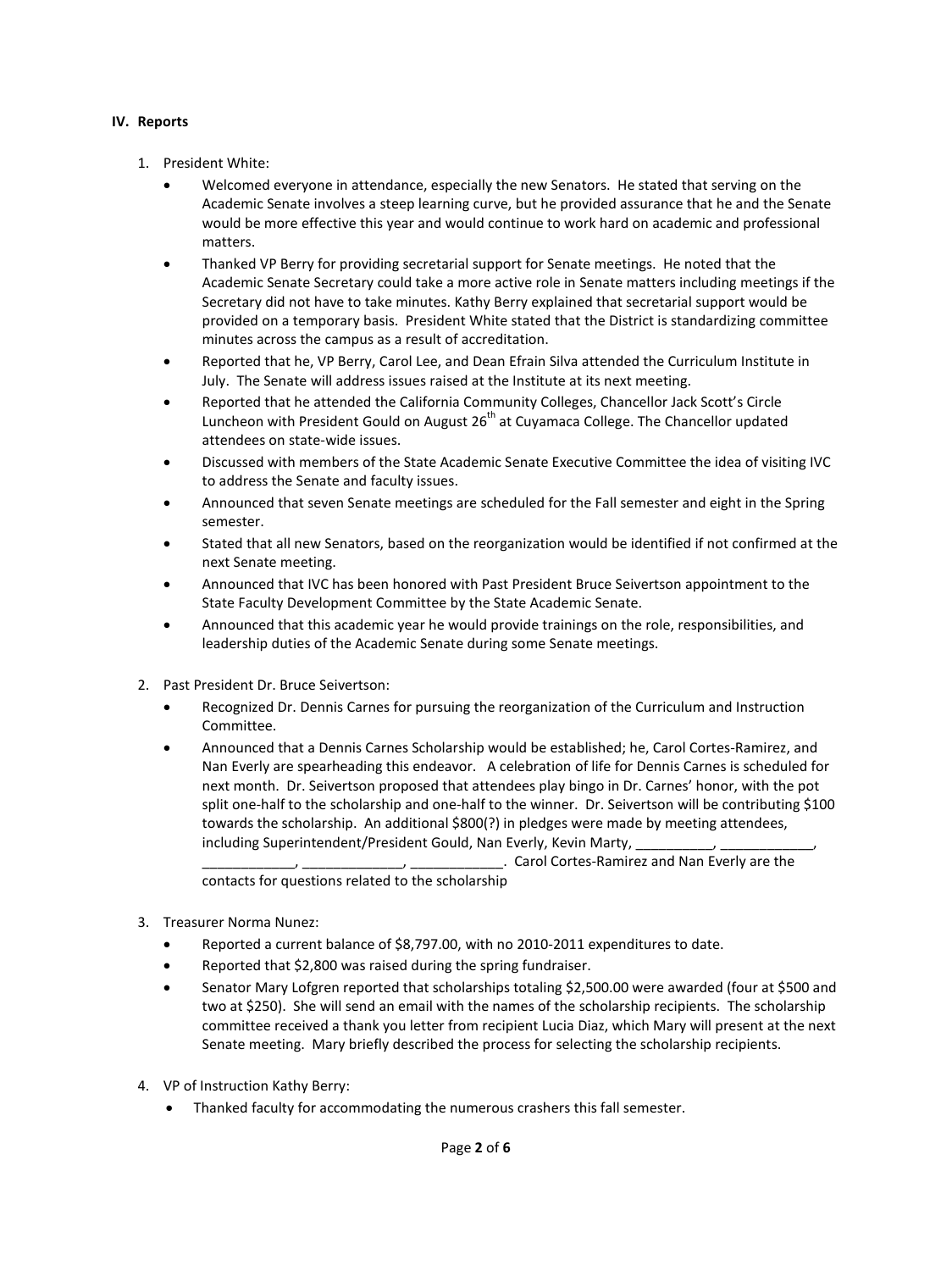- Reported fall semester statistics as of 9:00 a.m. this morning:
	- 106.82% fill rate
	- 29,307 total students filling 27,436 seats
	- 9 classes cancelled
	- 12 classes added, including doubled classes
	- 72 distance ed sections, a 41% increase over last fall
- Reported this is the first year that the District is not under crisis, which allowed her the opportunity to walk around campus and visit with students and faculty during the first week of the fall semester. Through her conversations with students she discovered that many students are communicating via Facebook regarding those instructors who accepting crashers in their classes.
- Reported that the Instructional Deans are fully in place.
- Reported that an adjunct orientation was held this fall.
- Announced that the Continuous Accreditation Readiness Team (CART) would begin meeting in October. Training for the Educational Master Plan Committee (EMPC) is scheduled for September  $24^{th}$ .
- 5. Chief Financial Officer (CFO) John Lau:
	- Thanked the union negotiators for their professionalism during negotiations meeting.
	- Reported on construction projects:
		- modernization of building 400 will begin shortly
		- rebuilding of the Art Gallery is in process and on schedule
		- remodeling of the former English Division as the new location of the Instruction Office is in process
		- the parking lot is scheduled for completion in February. The District is awaiting the installation of a stoplight, which will be partially funded with \$160,000 in County funds.
	- Announced the District's final budget will be presented in October. VP Lau reported that the District's budget process is improving – there is 2% variance between actual expenditures and budgeted expenses, which represents a difference of approximately \$500,000. He anticipates a better program review process this year, which will help to further improve the budget process.
- 6. Basic Skills Initiative (BSI) Coordinator Frank Rapp:
	- Reported that no meetings have taken place yet this year.
	- Reported that he has sent a series of emails regarding basic skills effective practices and is awaiting feedback.
	- Announced that the **Region will be hosting a conference in Escondido on October 29. The** conference is open to all faculty members and will focus on data collection and the use of data. Frank will provide the conference flyer electronically.
- 7. Student Learning Outcomes (SLO) Coordinator Dr. Toni Pfister:
	- Stated there was nothing new to report since the last meeting in June. There was no activity during the summer, but she is in the process of gearing up for the new academic year.
	- Reported that not all SLO forms had been turned in by the deadline last spring, which has made it difficult to close out the 2009-2010 process. Dr. Pfister recommends changing the due date from the  $15^{th}$  week of the semester to the \_\_\_\_\_\_\_\_ week.
	- The SLO Committee will meet the second Wednesday of each month at 1:30 p.m.; the first meeting of the academic year is scheduled for next week and she will be posting the agenda.
- 8. Associated Student Government (ASG) President designee Carlos Espericueta:
	- Reported the ASG hosted a Welcome Back barbeque for students.
	- Stated that ASG is looking forward to this academic year.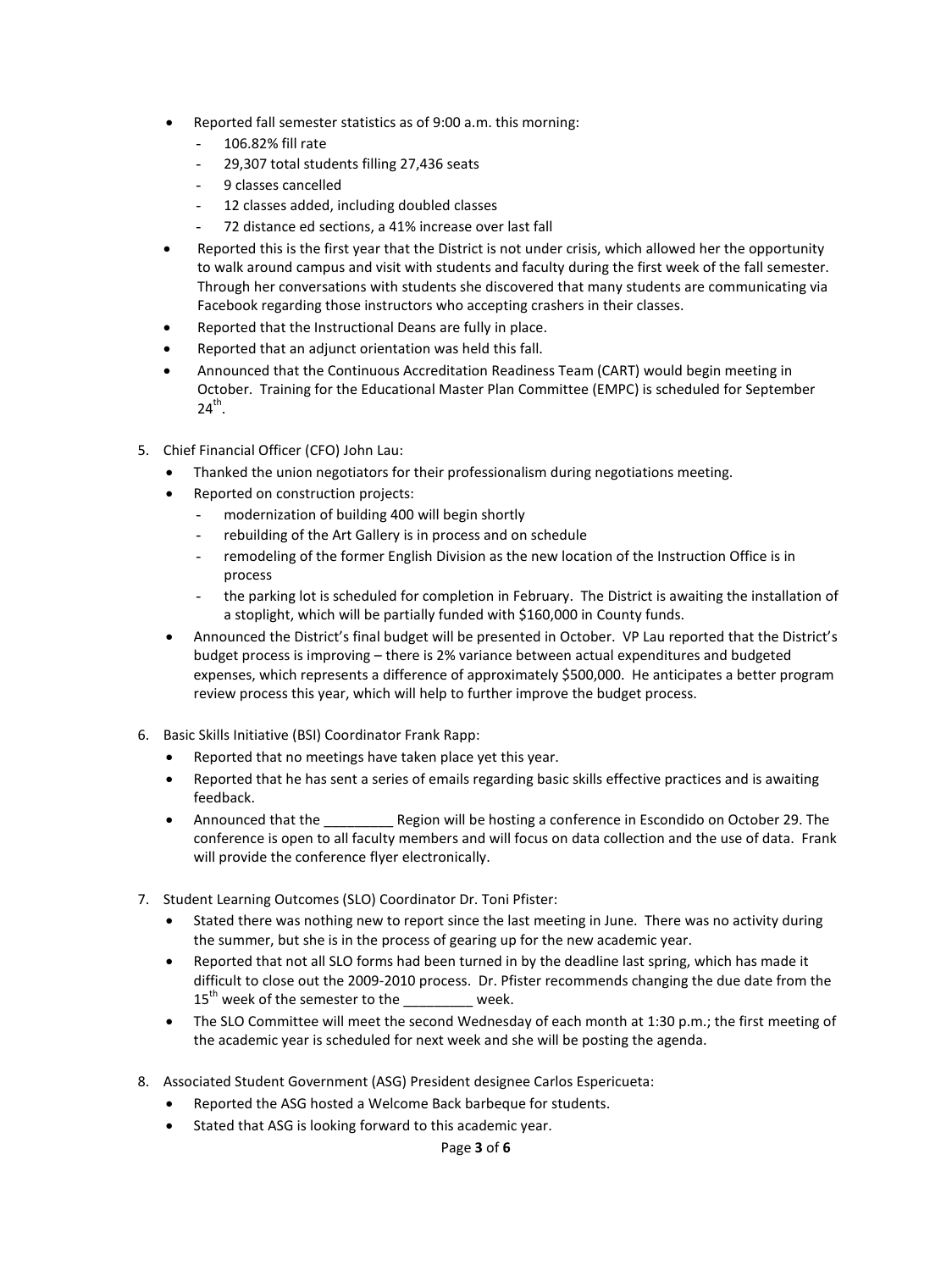- 9. Contingent Faculty Representative, Adjunct Representative Norma Scott:
	- Reported that she had attended the adjunct faculty orientation. She thanked the committee that organized the event (Efrain Silva, Krista Byrd, Bruce Seivertson, Brian McNeece, Michael Heumann, Alfredo Cuellar, Eric Lehtonen).

### **V. Action Items: Academic and Professional Matters**

1. C & I Instruction Committee Reorganization

### *M/S/C Lee/Zazueta to accept the reorganization of the C & I Committee as modified.*

The Senate agreed that the Academic Senate Representative appointed to the committee would remain as co-chair of the new Curriculum Committee, and to maintain the "Assistant Librarian" as the voting member on the committee representing the Library. Modifications included the addition of the Basic Skills Coordinator as a consultant to the Curriculum Committee.

- 2. Election of Executive Committee Senate Officers 2010-11
	- Vice President Dr. James Patterson elected following nomination by Barbara Nilson.
	- Secretary Frank Rapp elected following nomination by Barbara Nilson.
	- The current duties of the Secretary were outlined: record minutes (it is anticipated that this duty will be eliminated eventually); conduct \_\_\_\_\_\_\_\_\_\_; maintain file of minutes; maintain documents at meetings; maintain correspondence; maintain Senate Website. The Senate Secretary would receive reassigned time.
	- Treasurer Norma Nunez re-elected following nomination by Barbara Nilson. Senator Nunez was recognized for her previous work as Treasurer. The duties of the Treasurer were outlined: budget development (in the month of March); generate purchase orders and maintain records; financial reports.

### **VI. Committees**

- 1. Curriculum and Instruction Carol Lee reported that the committee met August 26 to recommend revision to the committee composition. The new Curriculum Committee will meet September 16 for mandatory training on stand-alone courses. Co-Chair VP Berry stated the committee's recommendation for Academic Senate Representative will be taken up at the next Curriculum Committee meeting.
- 2. College Council No report provided.
- 3. Equivalency Mary Joe Wainwright reported that the Equivalency Committee is moving forward with the survey.
- 4. Budget and Fiscal Planning John Lau announced the topic of the next meeting would be the final budget.
- 5. Learning Support Services No report provided.
- 6. Distance Education DE Coordinator David Zielinski announced the next committee meeting is September  $2^{nd}$  in the Arts & Letters Division conference room. The committee will review the committee's goals and objectives. The minutes of the June meeting reflected the goals and objectives as: (1) training  $(2)$  (3)
- 7. Other committee reports None.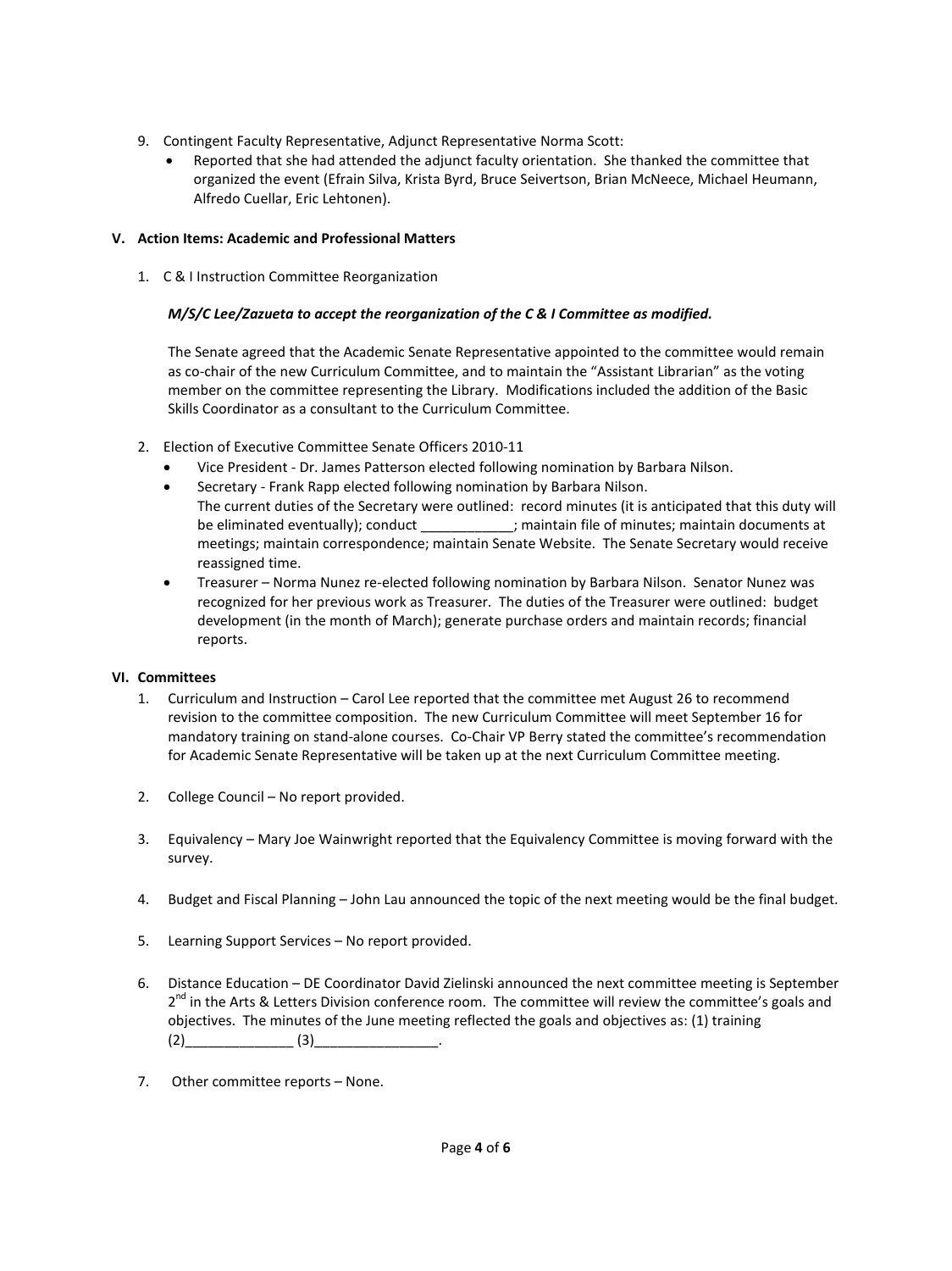#### **VII. Discussion**

- 1. Restoration of Full Accreditation
	- President White thanked everyone involved in accreditation. He stated it was good to see the campus come together on this project. Dr. Gould stated that the District's accreditation status was a question that was regularly raised in the community; the community has responded favorably since accreditation has been restored. He singled out SLO Coordinator Dr. Toni Pfister for her contributions; due to her efforts IVC is far ahead of most college districts in the state and received positive comments from the Commission. Dr. Gould also thanked the Senate for its cooperation.
- 2. Equivalence Revision Review and Timelines
	- Mary Jo Wainwright reported that the Senate had approved going forward with the survey. None of the policies have been approved yet. The application is being revised. Mary Jo will send the forms next week to the Deans and discipline faculty for review and completion of the survey. Mary Jo questioned whether the committee's composition could be changed at this time. VP Berry recommended that the committee composition shouldn't be changed until the Senate and Board has approved the revised policy. She described the equivalency policy and process as one of the most controversial issues on campus and strongly encouraged the Senate to carefully review the revision proposal. President White recommended that the equivalency materials be sent again to the Senate. Mary Lofgren expressed frustration that the revision process has taken so long; the work has already been done so the task must be completed soon. Senator Nilson recommended that the Senate vote on the policy revision at the third meeting of the fall semester. VP Patterson pointed out that no action could be taken until the materials were received. President White set a deadline of September 24 for all materials to be in.
- 3. Academic Senate 2010-11 Goals
	- President White reported the Senate would address the following as its goals: updating the Senator Handbook; evaluation of the Superintendent/President; faculty evaluations by students (Senator Nilson reported that she has been working on this project); class load determinates  $(?)$ ; installing Senate plaques in the faculty lounge.
- 4. Academic Senate 2010-11 Retreat
	- President stated that the Senate should hold a retreat this year.
- 5. AS Committee member replacements
	- President White reported there are vacancies on the Curriculum Committee and the Equivalency Committee.
- 6. Annual AS Fundraiser Committee selection
	- President White stated that this committee must get an early start this year in order to maximize its success.
- 7. Martin Luther King and Cesar Chavez Planning Committee
	- President White stated that the Senate needs to get an early start working with all interested groups to plan activities that commemorate these two holidays.
- 8. Shared Governance: IVC Agreement
	- President White mentioned that he would meet with the President/Superintendent before the next meeting to establish a regular meeting time and approach to developing a Shared Governance agreement "white paper" that would outline what that term actually means for IVC.